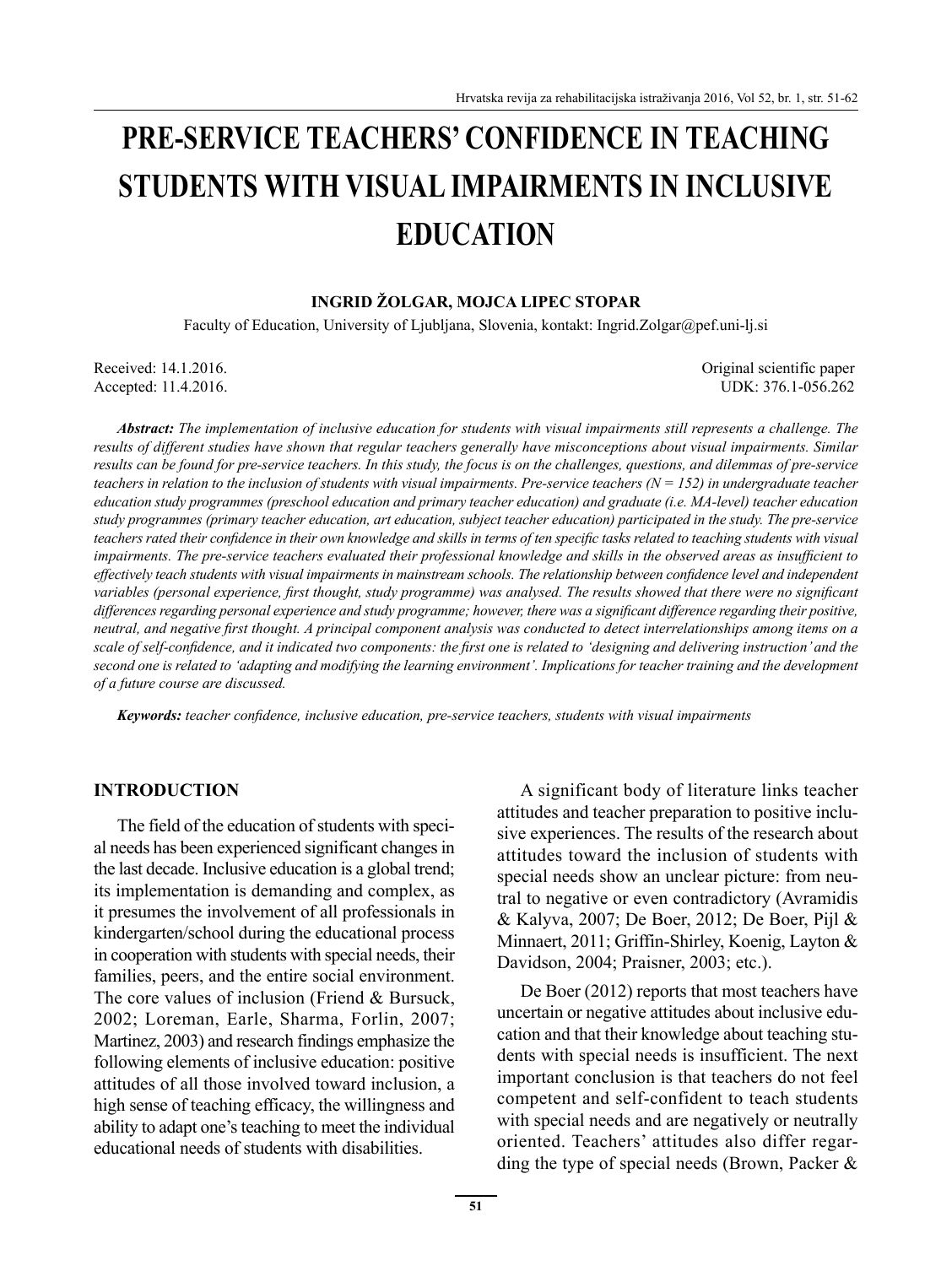Passmore, 2013; Kef, 2002; Koutrouba, Vamvakari & Steliou, 2006; Lieberman, Houston-Wilson & Kozub, 2002; Wall, 2002; etc.): because of the low incidence of visual impairments, teachers are less experienced in teaching students with this type of disability. Consequently, we can expect them to have more irrational beliefs, fears, and dilemmas about teaching students with visual impairments than about working with other groups of children with special needs (Brown et al., 2013; Kef, 2002; Koutrouba et al., 2006; Lieberman et al., 2002; Wall, 2002; Žolgar Jerković & Kermauner, 2006). As researchers (Ajuwon, Lechtenberger, Griffin-Shirley, Sokolosky, Zhou, & Mullins, 2012; Forlin, & Chambers, 2011; Sharma, Forlin, Loreman & Earle, 2006; Pearson, 2009; Symeonidou & Phtiaka, 2009; etc.) have concluded, the time during the pre-service training may be the optimum time to address this problem and to modify any negative attitudes toward students with disabilities and their inclusion.

Research findings in the field of inclusion of children with visual impairments (Bishop, 2004; Davis, 2003; Hafnar, 2006; Hatlen, 1996; Novljan et al., 2005; Žolgar Jerković, 2006; etc.) emphasize the need to provide early intervention services for a child and his/her family, as well as the importance of the following factors: instruction in the area of the expanded core curriculum; parental participation in the educational process, preparing the appropriate learning environment and ensuring the appropriate devices and equipment, and providing professionals with appropriate qualifications to implement educational as well as rehabilitation programmes.

Teacher education programmes now have a major responsibility to ensure that new graduates are prepared to include all students in mainstream classrooms regardless of individual differences. One way to determine whether pre-service teachers are ready for this challenge is to examine their perceived knowledge and skills to implement inclusive practices.

Our previous research in this field has shown that teachers have misconceptions about visual impairments and about people with visual impairments, and therefore, they often narrow their teaching focus only on the students' loss of vision.

Understanding teachers' confidence to teach students with special needs and students with visual impairments can contribute to a better understanding of teacher beliefs, help to shape professional development for teachers, influence the teacher education curriculum, and provide a foundation with a better conception of what it means to be a teacher nowadays (Loreman et al., 2007).

Researchers have suggested that accepting responsibility for teaching a diverse group of students and teachers' confidence in their instructional and management skills can lead to the successful implementation of inclusive education (Avramidis, Bayliss & Burden, 2000; Jordan, Schwartz & McGhie-Richmond, 2009).

Slovenian legislation, like that of many other countries, supports inclusion, which allows students with disabilities to attend mainstream schools; about two-thirds of all Slovenian school-aged children with visual impairments (meaning those who are blind or have very poor vision) without major additional disabilities attend mainstream schools. The training of pre-service teachers has to a certain extent followed this trend (e.g. professional seminars, workshops, research, guidelines in legislation), and as a result of this trend, all teacher training programs at the Faculty of Education at the University of Ljubljana have a compulsory course on inclusive education – students acquire a general knowledge of teaching children with different types of disabilities, but they have no practical experience in teaching children with disabilities.

As suggested by the results of the above-mentioned studies, it can be expected that pre-service teachers have a number of stereotypical beliefs and a lack of knowledge of the population of children with visual impairments.

According to the above-stated facts, this study focused on a group of future teachers. In this paper we present one part of a broader study, which focused on various issues of inclusive education including questions and dilemmas that arise from the inclusion of students with visual impairments in their classes, how and where additional information can be obtained, and the importance and frequency of collaboration with others (i.e. with parents, special teachers, other children, other teachers, school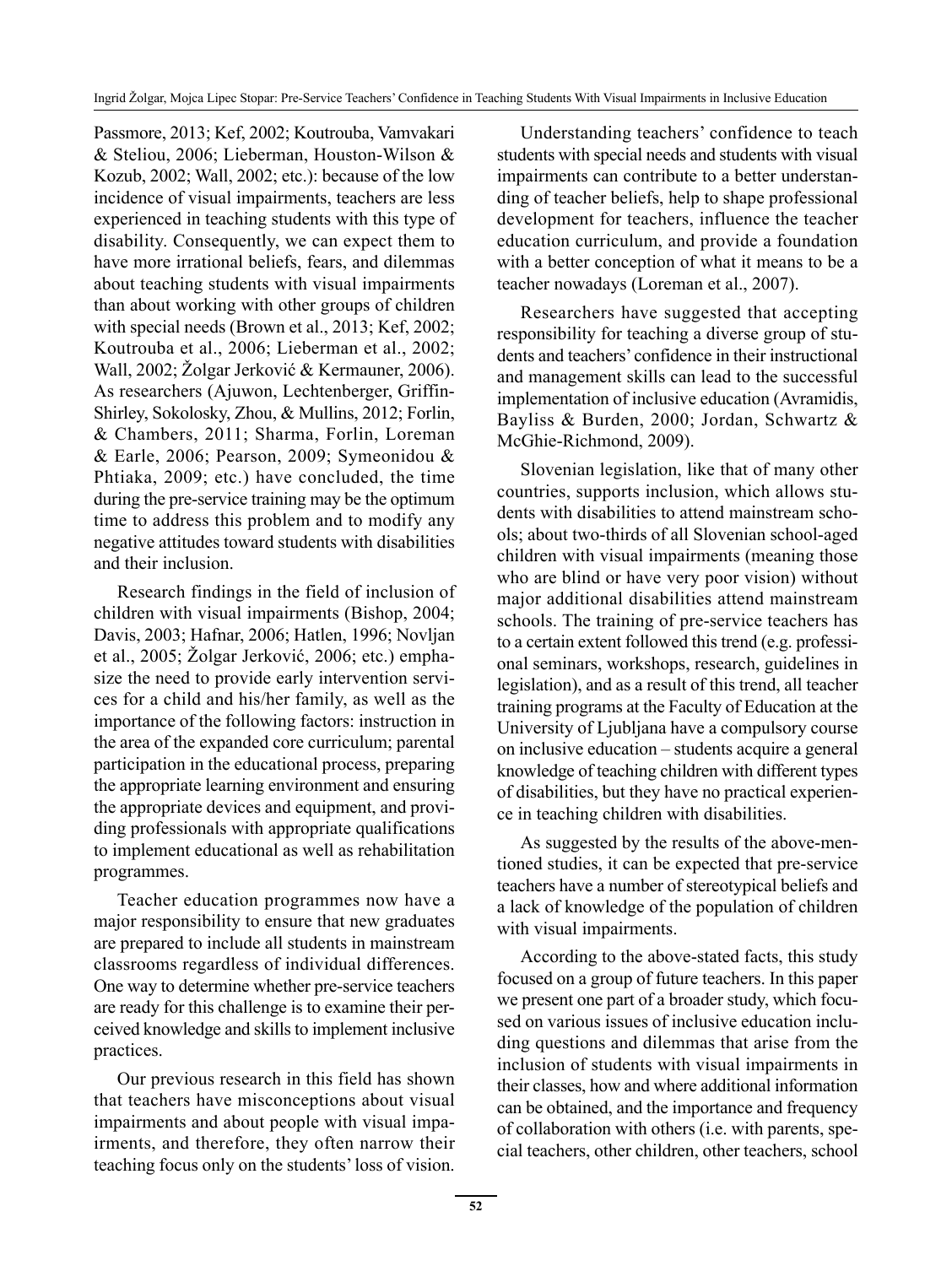counsellors). This report is focused on the part of the study that explored the levels of confidence of pre-service teachers in relation to teaching students with visual impairments. It is anticipated that the findings of this study will yield useful information to prepare an additional course, and to promote collaboration between professionals from different backgrounds.

This study examines the following research questions: What are the confidence levels of preservice teachers in teaching students with visual impairments in inclusive education? Are there any differences in the levels of confidence that can be linked to first thought, study programme, and personal experience?

# **METHOD**

# **Participants**

The study was conducted in January 2014, and it included 152 pre-service teachers at the Faculty of Education at the University of Ljubljana. The students were all enrolled in either undergraduate teacher education study programmes (56.6%) or master's level teacher education study programmes (43.4%) and were studying either preschool, primary, or teacher education (Table 1).

We included 52% of all enrolled students at the master's level, 53% of all enrolled students in the third year of preschool education, and 39% of all enrolled students in the fourth year of primary teacher education at the undergraduate level. Enrolment in the study programmes for art education and subject teacher education is always lower than for preschool education and primary teacher education, hence the difference in numbers concerning the sample structure by study programmes.

The sample of pre-service teachers within each study programme did not differ according to age

**Table 1.** *Sample structure by study programme*

| <b>Study programme</b>                              |     |
|-----------------------------------------------------|-----|
| Undergraduate: preschool education, 3rd year        | 42  |
| Undergraduate: primary teacher education, 4th year  | 44  |
| Master: primary teacher education                   | 40  |
| Master: art education and subject teacher education | 26  |
| Total                                               | 152 |

(the biggest age difference is one year within a study programme) or gender (the students enrolled in different programmes are predominately female).

#### **Instrument**

A questionnaire was designed for the purposes the study. It was focused on the exploration of preservice teachers' confidence about their knowledge and skills regarding teaching students with visual impairments.

The questionnaire first included a hypothetical situation. For a better understanding of their professional role, the students were presented with a hypothetical situation, namely that a student with a visual impairment would be joining the group/ class. The scenario was modified according to the study programme.

*"Just before the beginning of the school year you get a job in a kindergarten/school. Three days before the beginning of the school year, the headmaster informs you that a new student with blindness without any additional disabilities will be joining your classroom. The child has about 3% residual vision. He/she is 4 years old / 8 years old, 3rd grade / 12 years old, 7th grade.˝*

In the first part of the questionnaire, information on the participants' first thought about the hypothetical situation was obtained: the scenario was followed by a question related to their initial reaction to the hypothetical situation (first thought). There were five given responses and the possibility of an open-ended answer. These categories of responses were designed on the basis of responses to an open question in the context of a preliminary study conducted on a sample of 46 pre-service teachers. The given answers were then classified into three categories: negative *("Oops, blind. Panic!"; "Why me?"*), neutral ("*I have no knowledge about blindness*."), and positive ("*Excellent, a new challenge!"; "Do not panic, it will work out.*").

The scale included 10 items assessing the respondents' confidence in meeting the special needs of children with visual impairments. The scale thus encompassed general issues related to visual impairment, children's learning challenges, ways to identify such challenges, and how to modify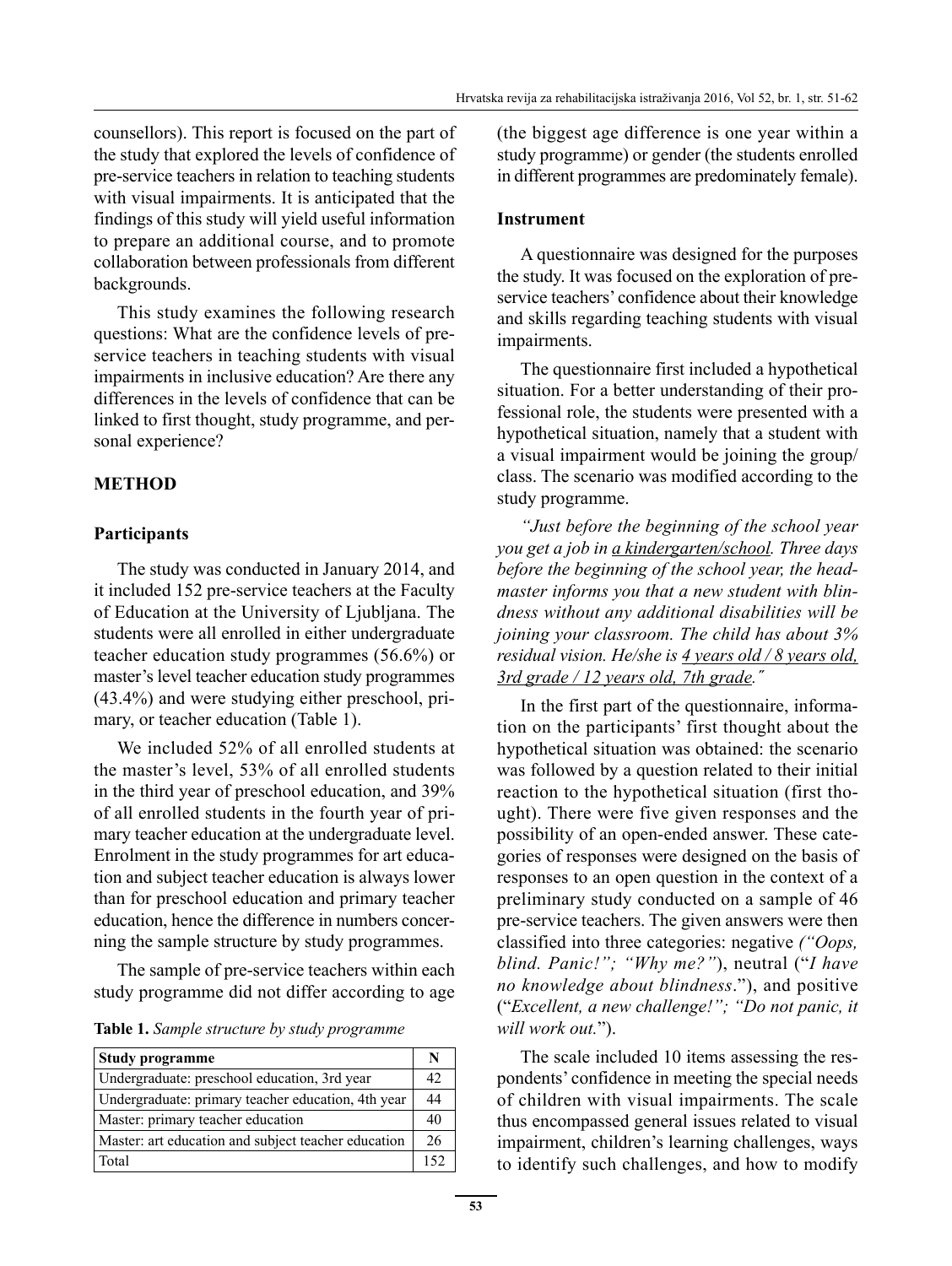teaching techniques to optimize the opportunities for learning and socialization in children with visual impairments. The items that were included in the scale are specific to teaching children with visual impairments and were developed keeping in mind a diverse group of learners and a wide range of their needs. The statements on the rating scale were designed based on the theoretical aspects of successful inclusion (core values of inclusion; aspects of the successful inclusion of students with visual impairments) and the special needs of children with visual impairments, on previous research results in this field, on personal experiences in educating teachers and direct work with students, and on normative regulations within the framework of national legislation.

Example of an instruction from the questionnaire:

*"The planning of instruction and the direct teaching of a child with blindness require specific knowledge and skills. To help us establish the areas in which you require additional knowledge and skills, please evaluate your competence in the areas listed below. Mark your answer."*

The items were phrased in the following way: *For …item… (1 = I do not have enough knowledge and skills; 2, 3, 4 = I have enough knowledge and skills).*

Item 1: adaptation of the environment; Item 2: use of assistive technology; Item 3: adaptation of curriculum and activities; Item 4: adaptation of educational materials; Item 5: inclusion of the child in the school environment; Item 6: support for the child's independence; Item 7: evaluation of the child's achievements; Item 8: assessment of the child's needs; Item 9: strategies of teaching; Item 10: planning and preparation of instruction.

This 10-item scale required participants to report their degree of confidence about whether they could perform each task listed in the item. Participants rated their confidence on a four-point scale from 1, meaning "no confidence", to 4, meaning "high confidence". The items were totalled to generate a composite score for each component. Higher scores indicate higher perceived confidence in teaching students with visual impairments. In the current study, a Cronbach's alpha coefficient was used to measure the internal consistency of the 10-item scale, which was 0.887 (*N* = 150).

The respondents also answered a question about their personal experience with persons with visual impairments (no experience, indirect experience, direct experience).

#### **Data collection and analysis**

Participation in the research was voluntary and anonymous. Before completing the questionnaires, the students were presented with the reasons and purpose for this research as well as the process, and they were encouraged to give answers to the questions that were as concrete as possible. The answers were qualitatively and quantitatively analysed and interpreted.

The quantitative data were processed by the program for statistical data processing of SPSS 20.0, with the following statistical procedure: a descriptive analysis of the variables; differences in the evaluation of their own competences according to their personal experience with persons with visual impairments, to their first thoughts, and to their study programme were examined with a one-way analysis of variance; post-hoc comparisons were performed with a Gabriel test; Cronbach coefficient alpha was used to test internal consistency; because this confidence scale was newly developed, a principal component analysis was conducted to detect interrelationships among items and to explain their common underlying components.

# **RESULTS**

### **Principal component analysis**

To analyse the interrelationship among items further, a principal component analysis was conducted on a 10-item scale in order to determine important components in the data. Data were provided by a relatively large sample of pre-service teachers. The case-to-variable ratio in this study was 15:1.

Before the analysis was undertaken, the data were examined to determine suitability for PCA. An examination of the correlation matrix revealed many coefficients of 0.30 or above (Table 1). The Kaiser-Meyer-Olkin (KMO) measure of sampling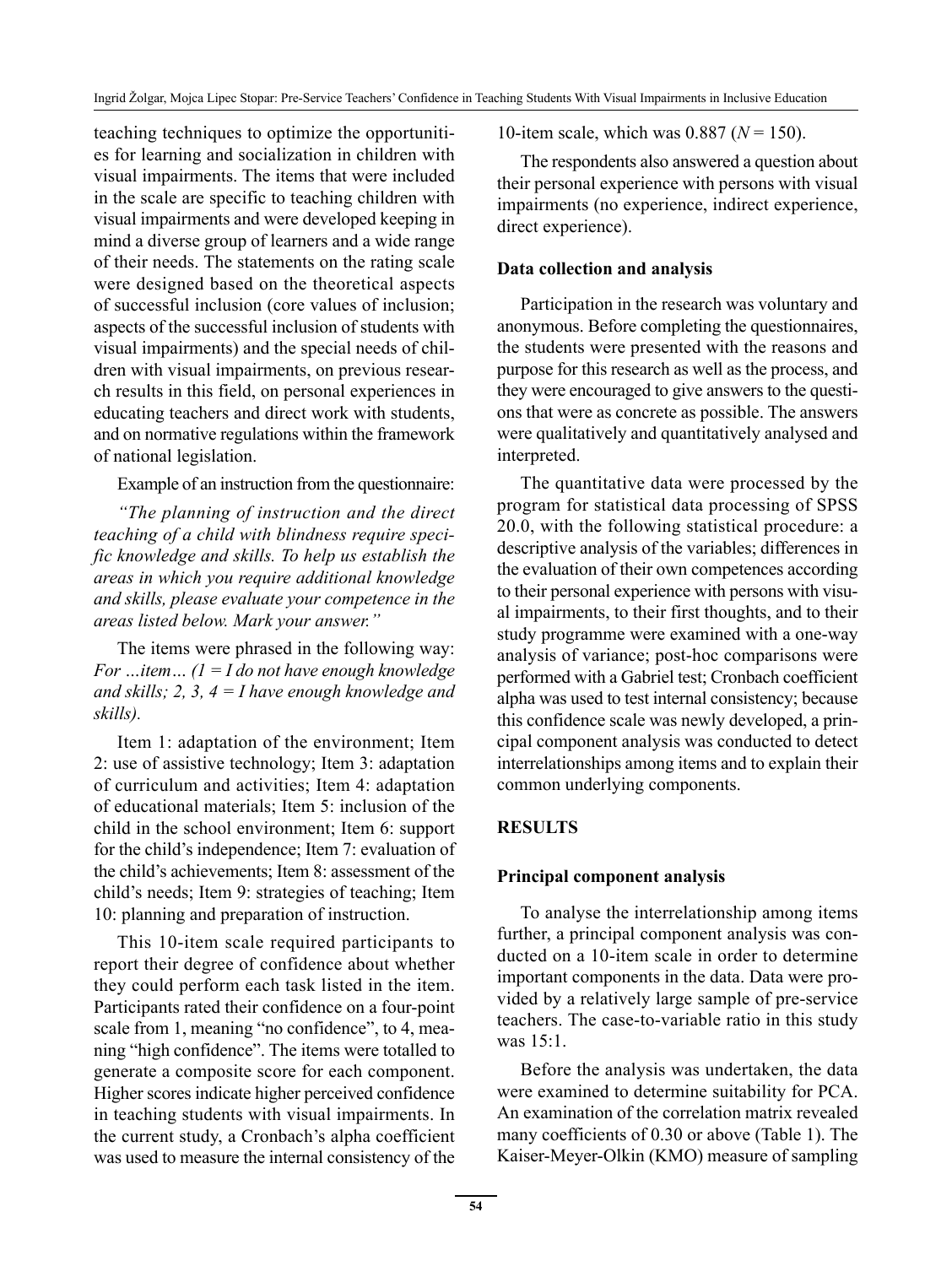|                | 11                       | 12                       | <b>I3</b>                | I4       | <b>I5</b> | <b>I6</b> | 17       | <b>I8</b> | 19                       | <b>I10</b>               |
|----------------|--------------------------|--------------------------|--------------------------|----------|-----------|-----------|----------|-----------|--------------------------|--------------------------|
| <b>I1</b>      | $\overline{\phantom{a}}$ | $.550**$                 | $.523**$                 | $.506**$ | $.275**$  | $.477**$  | $.272**$ | $.198*$   | $.353**$                 | $.345**$                 |
| 12             |                          | $\overline{\phantom{a}}$ | $.552**$                 | $.644**$ | $.184*$   | $.372**$  | $.228*$  | $.249*$   | $.281**$                 | $.320**$                 |
| <b>I3</b>      |                          |                          | $\overline{\phantom{a}}$ | $.657**$ | $.453**$  | $.531**$  | $.346**$ | $.394**$  | $.469**$                 | $.513**$                 |
| <b>I4</b>      |                          |                          |                          |          | $.367**$  | $.440**$  | $.326**$ | $.271**$  | $.331**$                 | $.408**$                 |
| <b>I5</b>      |                          |                          |                          |          |           | $.581**$  | $.366**$ | $.334**$  | $.451**$                 | $.520**$                 |
| <b>I6</b>      |                          |                          |                          |          |           |           | $.609**$ | $.448**$  | $.557**$                 | $.523**$                 |
| 17             |                          |                          |                          |          |           |           |          | $.588**$  | $.591**$                 | $.568**$                 |
| <b>I8</b>      |                          |                          |                          |          |           |           |          |           | $.598**$                 | .444**                   |
| I <sub>9</sub> |                          |                          |                          |          |           |           |          |           | $\overline{\phantom{a}}$ | $.755***$                |
| <b>I10</b>     |                          |                          |                          |          |           |           |          |           |                          | $\overline{\phantom{a}}$ |
|                |                          |                          |                          |          |           |           |          |           |                          |                          |

**Table 1.** *Pearson's Correlation Matrix*

Note: \*\*p < .00; \* p < .05

**Table 2.** *Principal component analysis*

| Item task                                       | Component | Communality    |      |
|-------------------------------------------------|-----------|----------------|------|
|                                                 |           | $\overline{2}$ |      |
| 9 strategies of teaching                        | .835      | .202           | .738 |
| 7 evaluation of the child's achievements        | .804      | .120           | .661 |
| 10 planning and preparation of instruction      | .770      | .286           | .674 |
| 8 assessment of the child's needs               | .747      | ,096           | .567 |
| 6 supporting the child's independence           | .683      | .416           | .640 |
| 5 including the child in the school environment | .616      | .263           | .449 |
| 2 use of assistive technology                   | .096      | .845           | .723 |
| 4 adaptation of educational materials           | .231      | .819           | .725 |
| 1 adaptation of the environment                 | .194      | .757           | .610 |
| 3 adaptation of curriculum and activities       | .407      | .727           | .694 |
| Eigenvalue                                      | 4.995     | 1.486          |      |
| Variance Explained (%)                          | 36.069    | 28.747         |      |
| Reliability Cronbach's $\alpha$                 | .875      | .842           |      |

Kaiser-Meyer-Olkin measure of sampling adequacy = .843 Bartlett's test of sphericity:  $\chi$ 2(45) = 773.169, p < 0.001

adequacy was 0.842, exceeding the recommended value of 0.60, and all KMO values for individual items were greater than 0.819, which is well above the acceptability limit of 0.5 (Field, 2009). Bartlett's test of sphericity was also highly significant  $(\chi^2(45) = 773.169, p < .001)$ , indicating the suitability of the data for principal component analysis.

According to the assumptions listed above, the principal component analysis extraction method with Varimax (orthogonal) rotation was used. Kaiser's criterion that only factors with eigenvalues greater than one are retained (*eigenvalue* ≥1) was used to define the number of components that would be kept. The principal component analysis with a Varimax rotation yielded a two-component solution, which accounted for 64.82% of the variance (Table 2). The first factor had an eigenvalue of 4.995, which accounted for 36.07% of the variance, while the eigenvalue of the second factor was 1.486, which accounted for 28.75% of the variance.

Six items loaded onto Component 1. Items 9, 7, 10, 8, 6, and 5 have particularly high loadings (0.835, 0.804, 0.770, 0.747, 0.683, and 0.616) on the first component, with an eigenvalue of 4.995, which accounted for 36.069% of the total variance. The first component consists of items that relate to teaching strategies for students with visual impairments, to the evaluation of a child's achievements, to the planning and preparation of instruction, to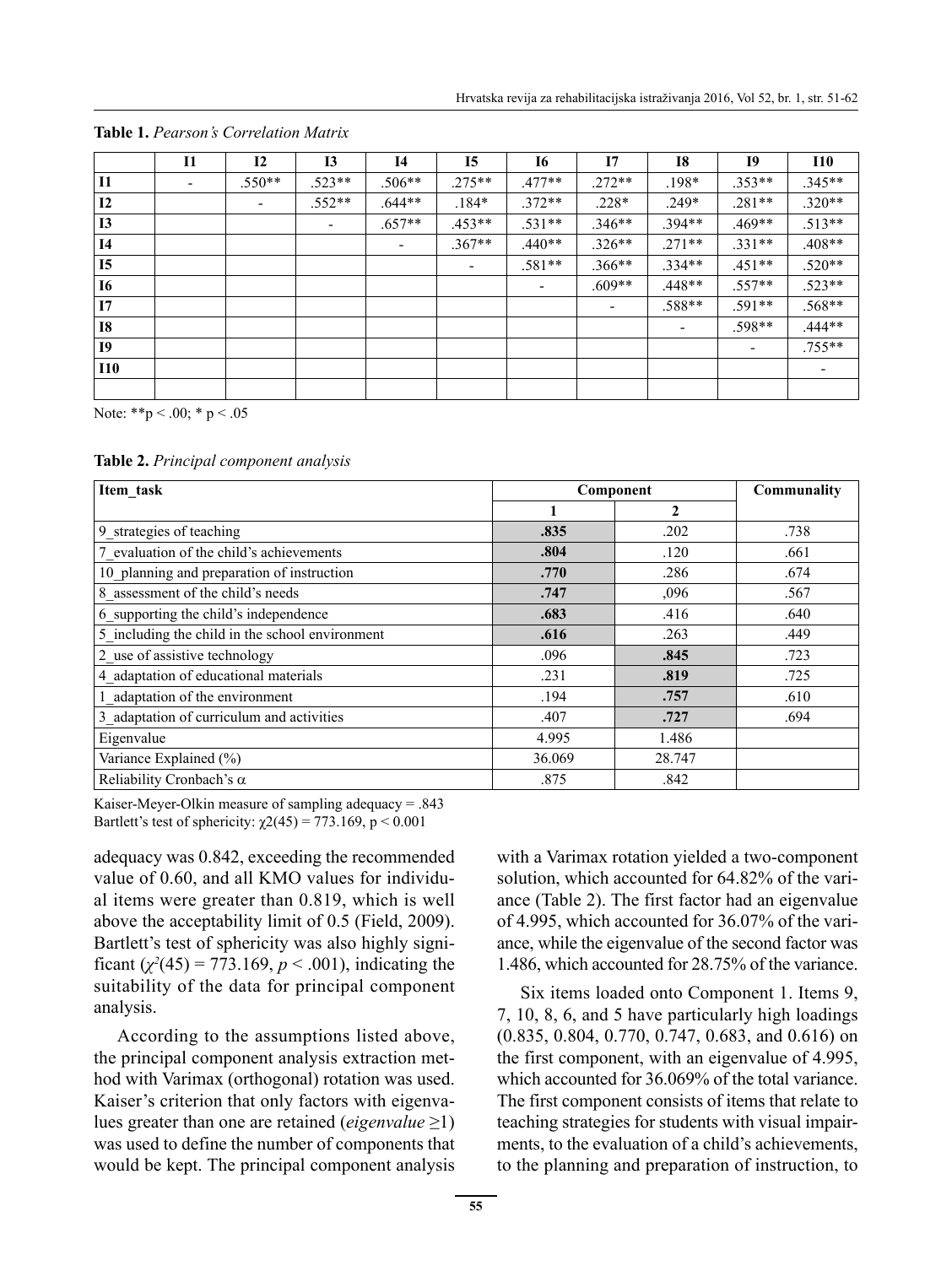the assessment of a child's needs, to supporting the independence of a child, and to including a child in the school environment. All these items represent "*Designing and delivering instruction*".

Four items loaded onto the second dimension, related to ensuring high-quality instruction. Items 2, 4, 1, and 3 have particularly high loadings (0.845, 0.819, 0.757, and 0.727) on the second component, with an eigenvalue of 1.486 and which accounted for 28.747% of the total variance. High loadings are registered on the following variables, which relate to the use of assistive technology, to the adaptation and modification of educational materials, to the adaptation and modification of the environment, and to the adaptation and modification of curriculum and activities. This component was named "*Adapting and modifying the learning environment*".

Internal consistency for each of the components was examined using Cronbach's alpha, for the first component 0.875, and for the second component 0.842, which are satisfactory (Table 2). Overall, the analysis indicated that these two distinct dimensions are a good basis for designing an additional course in the future.

### **Confidence evaluation – confidence in knowledge and skills**

Pre-service teachers rated their confidence in their knowledge and skills on specific tasks related to teaching students with visual impairments. These tasks included adaptation of the environment (Item 1), use of assistive technology (Item 2), adaptation of curriculum and activities (Item 3), adaptation and modification of educational materials (Item 4), including the child in the school environment (Item 5), encouraging the child's independence (Item 6), evaluation of the child's achievements (Item 7), assessment of the child's needs (Item 8), strategies of teaching (Item 9), planning and preparation of instruction (Item 10).

The lowest score prevails in six items (8, 3, 2, 6, 4, and 7) and the highest score in two items (10, 5) (Table 3).

# **Differences between confidence level and experience, first thought, and study programme**

In order to establish whether pre-service teachers' levels of confidence differ according to the components in regard to their personal experience, first thought, and study programmes, a oneway ANOVA (Table 4) was used.

The participants reported their experiences as follows: nearly two thirds (59.9%) reported that they had not had any experience with persons with visual impairments, 14.5% reported that they had previously had indirect experience, and 25.7% had had direct experience. Levene's test on both components indicated that homogeneity of variance was assumed  $(F(2,147) = 0.128, p = 0.880)$ and  $F(2,149) = 0.412$ ,  $p = 0.663$  respectively). The results from Table 4 showed that there are no significant differences regarding confidence level on both components according to the diverse amount of experience  $(F = 0.118; p = 0.889$  and  $F = 0.361;$  $p = 0.698$  respectively).

The participants were first asked about their first thought on the hypothetical situation of inclu-

| Item task                                       | N   | Mean | <b>SD</b> | Min | Max |
|-------------------------------------------------|-----|------|-----------|-----|-----|
| 8 assessment of the child's needs               | 152 | 1.97 | 0.952     |     | 4   |
| 3 adaptation of curriculum and activities       | 151 | 1.99 | 0.931     |     | 4   |
| 2 use of assistive technology                   | 152 | 2.03 | 1.003     |     |     |
| 6 supporting the child's independence           | 152 | 2.11 | 1.056     |     |     |
| 4 adaptation of educational materials           | 152 | 2.13 | 1.034     |     | 4   |
| 7 evaluation of the child's achievements        | 152 | 2.13 | 1.094     |     |     |
| 9 strategies of teaching                        | 152 | 2.24 | 1.072     |     |     |
| 1 adaptation of the environment                 | 151 | 2.32 | 0.990     |     | 4   |
| 5 including the child in the school environment | 152 | 2.41 | 1.064     |     | 4   |
| 10 planning and preparation of instruction      | 152 | 2.43 | 1.132     |     |     |

**Table 3.** *Confidence evaluation*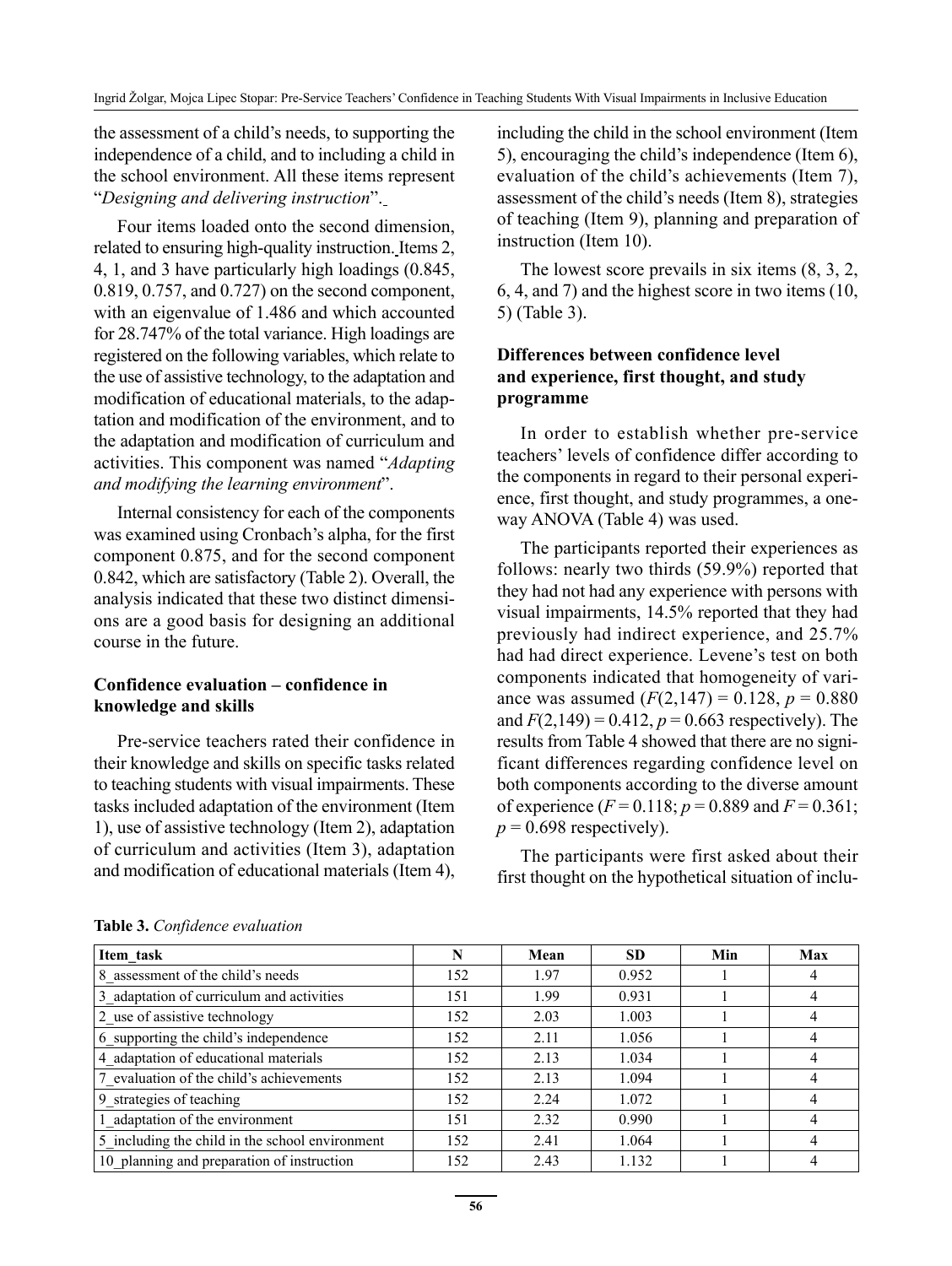|                      | <b>Component</b> Personal experience     |    | M     | <b>SD</b> | F – Levene test of              | <b>ANOVA</b> |              |              |
|----------------------|------------------------------------------|----|-------|-----------|---------------------------------|--------------|--------------|--------------|
|                      |                                          |    |       |           | <b>Homogeneity of Variances</b> |              |              |              |
|                      |                                          |    |       |           | F                               | р            | $\mathbf{F}$ | $\mathbf{p}$ |
|                      |                                          |    |       |           | (df1, df2)                      |              |              |              |
|                      | no experience                            | 22 | 7.14  | 2.29      | 0.128                           | 0.880        | 0.118        | 0.889        |
|                      | indirect experience                      | 45 | 7.58  | 3.43      | (2, 147)                        |              |              |              |
|                      | direct experience                        | 82 | 9.28  | 3.17      |                                 |              |              |              |
| $\overline{2}$       | no experience                            | 22 | 11.86 | 4.19      | 0.412                           | 0.663        | 0.361        | 0.698        |
|                      | indirect experience                      | 46 | 12.80 | 5.18      | (2, 149)                        |              |              |              |
|                      | direct experience                        | 83 | 13.83 | 5.01      |                                 |              |              |              |
| <b>First thought</b> |                                          |    |       |           |                                 |              |              |              |
| 1                    | Negative                                 | 22 | 7.14  | 2.29      | 2.527                           | 0.083        | 6.518        | 0.002        |
|                      | Neutral                                  | 45 | 7.58  | 3.43      | (2, 146)                        |              |              |              |
|                      | Positive                                 | 82 | 9.28  | 3.17      |                                 |              |              |              |
| $\overline{2}$       | Negative                                 | 22 | 11.86 | 4.19      | 1.043                           | 0.355        | 1.615        | 0.202        |
|                      | Neutral                                  | 46 | 12.80 | 5.18      | (2, 148)                        |              |              |              |
|                      | Positive                                 | 83 | 13.83 | 5.01      |                                 |              |              |              |
| Study program        |                                          |    |       |           |                                 |              |              |              |
|                      | Preschool                                | 42 | 8.26  | 2.94      | 0.856                           | 0.466        | 2.094        | 0.104        |
|                      | primary teacher, undergraduate           | 42 | 7.74  | 3.11      | (3, 146)                        |              |              |              |
|                      | primary teacher, master's                | 40 | 9.48  | 3.52      |                                 |              |              |              |
|                      | art education, subject teacher, master's | 26 | 8.38  | 3.31      |                                 |              |              |              |
| $\overline{2}$       | Preschool                                | 42 | 12.38 | 4.49      | 0.712                           | 0.546        | 1.259        | 0.291        |
|                      | primary teacher, undergraduate           | 44 | 13.64 | 5.43      | (3, 148)                        |              |              |              |
|                      | primary teacher, master's                | 40 | 14.30 | 4.97      |                                 |              |              |              |
|                      | art education, subject teacher, master's | 26 | 12.58 | 5.01      |                                 |              |              |              |

**Table 4.** *Differences in scores on both components according to personal experience, first thought, and the study programme* 

ding a student with a visual impairment in their class/group. The participants responded with negative  $(14.5\%)$ , neutral  $(30.5\%)$ , and positive first thoughts (55%). Levene's test on both components indicated that homogeneity of variance was assumed  $(F(2,146) = 2.527, p = 0.083$  and  $F(2,148)$  $= 1.043$ ,  $p = 0.355$  respectively). According to their first thought, there is a statistically significant difference between the pre-service teachers' level of confidence  $(F = 6.518; p = 0.002)$  on the first component, but not on the second component  $(F = 1.615; p = 0.202)$ . To determine the differences between groups, a post hoc analysis was used. Furthermore, a Gabriel test showed that there are significant differences between positive and negative first thoughts  $(p = 0.01)$  and positive and neutral first thoughts ( $p = 0.011$ ), while the difference between negative and neutral  $(p = 0.928)$  was not statistically significant. Pre-service teachers with positive first thoughts perceived themselves as most confident about their ability to teach students with visual impairments compared with the other two groups.

On average, pre-service primary teachers in the master's level programme rated their competence higher on both components in comparison with those in other study programmes, but this difference was not statistically significant on both components ( $F = 2.094$ ;  $p = 0.104$  and  $F = 1.259$ ;  $p = 0.291$  respectively).

#### **DISCUSSION**

This paper has examined the confidence of pre-service teachers within one teacher training institution in order to determine whether they are sufficiently prepared to teach students with visual impairments in inclusive environments. The items on the scale were customized for activity domain – they are linked to competence across a wide scope of tasks and activities that determine the quality of teaching students with visual impairments.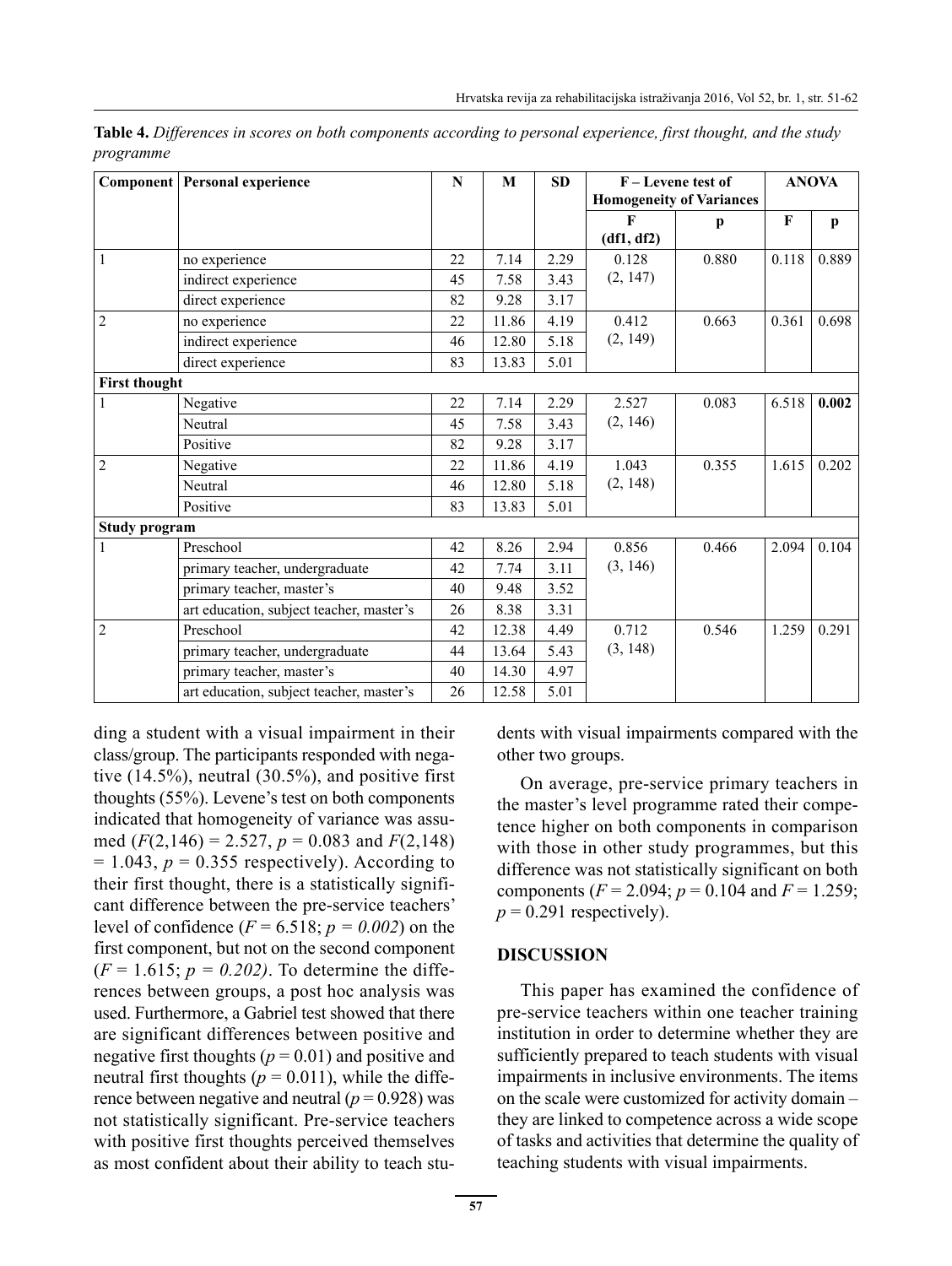The participants had acquired some basic knowledge about special needs in their teacher preparation programme, but they perceived their professional knowledge and skills as insufficient to effectively teach students with visual impairments in regular schools. Teaching inclusively is a challenge for teachers and demands a certain level of expertise: children with visual impairments are a heterogeneous group, and they differ in terms of the onset, cause, type, and severity of their visual impairments, as well as the impact it has on their educational experience. Children with visual impairments learn differently because in most cases they cannot rely on their vision to provide information. The information they obtain through their other senses is often fragmented, inconsistent, and passive. Since vision also plays a part in a child's social interactions, children with visual impairments may have problems interpreting facial clues and body language and in making friends (Pogrund & Fazzi, 2002).

The lowest score on confidence evaluation prevailed in the following six items: adaptation of curriculum and activities, adaptation and modification of educational materials, encouraging the child's independence, evaluation of the child's achievements, and assessment of the child's needs. The highest score prevailed in two items: adaptation of the environment and including the child in the school environment. The issue with teaching children with visual impairments is how teachers can adapt and modify the environment to make it accessible through other sensory channels, and how to provide a structured, consistent, and meaningful learning experience.

According to the first thought, the study demonstrated a statistically significant difference between negative and positive first thoughts. Negative beliefs are often the result of fear, which arises from lack of knowledge about visual impairments. One of the reasons is definitely the fact that the incidence of persons with visual impairments is relatively low. Similar claims have been made by Stanovich and Jordan (2002), namely that teachers' fears of not knowing how to teach a person with special needs leads to adverseness towards inclusive practice. Understanding the characteristics of an individual student and awareness of appropriate teaching strategies are important determinants for acceptance (Ajuwon et al., 2012; Bruns & Mogharreban, 2007; Appl & Spenciner, 2008) and lack of knowledge about effective instructional strategies may result in negative attitudes (Sze, 2009, Subban & Sharma 2007). Negative attitudes "lead to low expectations of a person with a disability" (Forlin, Loreman, Sharma & Earle, 2009, p. 209), which could lead to reduced learning opportunities. Wall (2002) presented ideas which could enhance positive attitudes toward inclusion: increasing the amount of positive contact with children with visual impairments before the teacher is expected to teach such children, and providing novice teachers with informational visits, reading materials, meetings, and workshops prior to the children entering the classroom.

The principal component analysis revealed thematically linked areas, with a view to identify common dimensions from which an additional course could be prepared. The first dimension is related to designing and delivering instruction, and the second is related to the adaptation and modification of the learning environment. The percentage of children with visual impairments is lower than in other types of disabilities. Teaching these children presents a unique set of challenges for teachers and requires specific skills, knowledge, and abilities in order to be sensitive to all the students' needs, which includes planning the most appropriate adaptations and modifications of the curriculum.

The planning and preparation of an educational program (workshops, lectures etc.) for future teachers and personnel as well as peers of children with visual impairments is focused on concrete strategies and work methods, based on hands-on experience. It is important to provide them with the answers on "how to implement the educational program". Ajuwon, Sarraj, Griffin-Shirley, Lechtenberger & Zhou (2015, p.133) suggest that "pre-service training needs to focus on general issues related to visual impairment, children's learning challenges, ways to identify such challenges, and how to modify teaching techniques to optimize opportunities for learning and socialization of children with visual impairments".

At the same time, we have to be aware that teamwork is the key to success; joining knowledge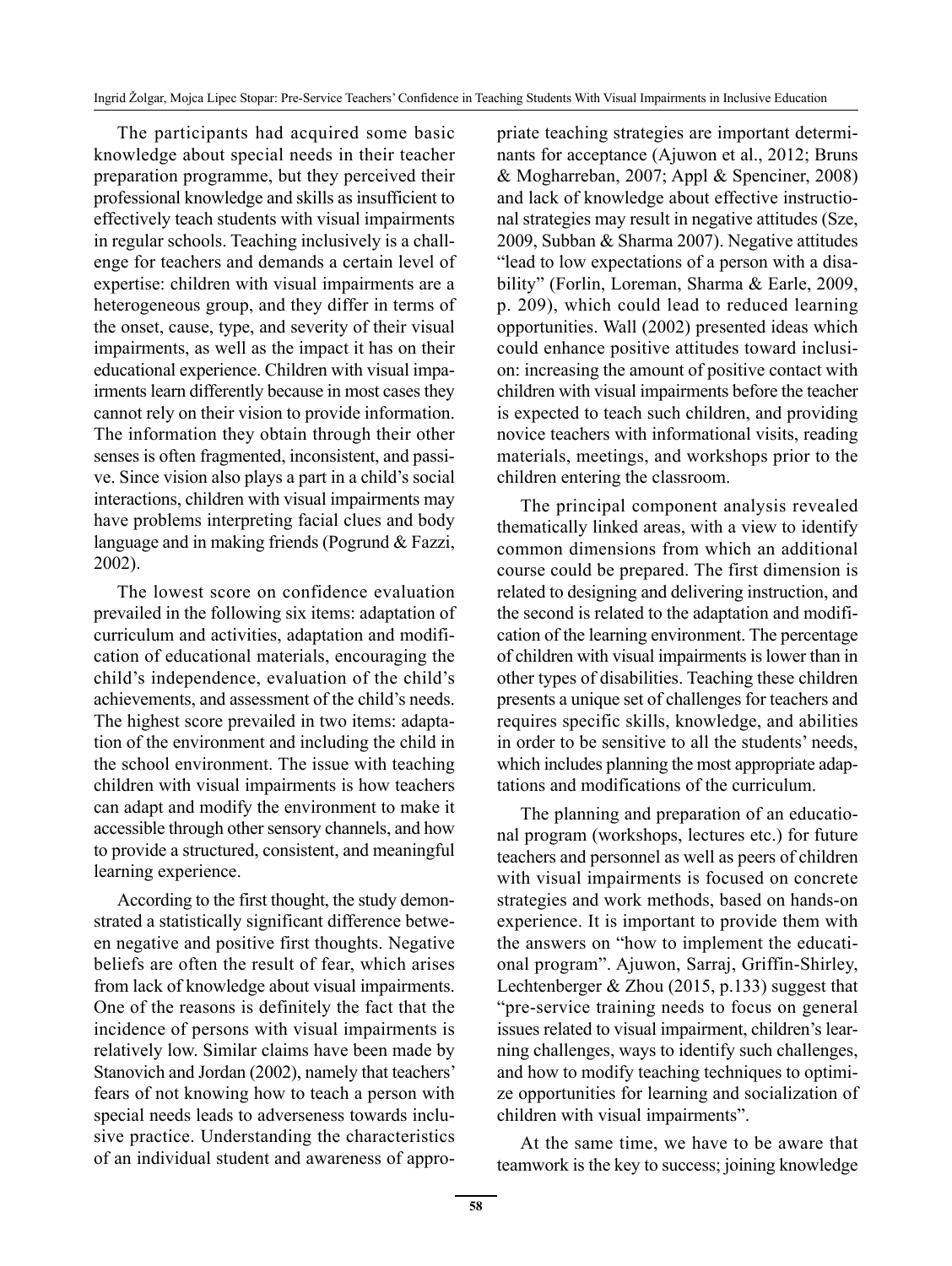and experiences from different fields is prerequisite for successful teaching practice and for equal possibilities for everybody. To implement inclusive practices successfully, teachers first need to have knowledge, but they also need the support of teachers of the blind and visually impaired. One of the roles of teachers of the blind and visually impaired is to give teachers and preschool teachers support and help, and to empower them to do quality work in a class/group in which a child with visual impairments is included. Their responsibilities also include offering help to teachers, providing information and knowledge about teaching children with visual impairments, interpreting medical records, advising about the adaptation of materials, activities and devices, cooperating with team members on a regular basis, etc. (Corn, Hatlen, Huebner, Ryan & Siller, 1995; Olmstead, 2005; Wolffe et al., 2002).

#### **Limitations of this study**

The information gathered by the instrument could be influenced by socially desirable responses owing to the generally accepted and desired inclusion. There may be other attributes or factors that could influence pre-service teachers' perceived confidence in regards to teaching children with visual impairments that we did not consider.

#### **CONCLUSION**

Teacher education programs now have a major responsibility to ensure that new graduates are well prepared to include all students in mainstream classrooms regardless of individual differences. For the successful inclusion of students with visual impairments, it is not enough that an individual is placed in the class; it is necessary to provide support and education to all those involved: teachers, peers, and others. The student with a visual impairment and his/her family, teachers, and sighted peers are all faced with many challenges. Many of these problems can be avoided by appropriate preparation for inclusive education.

The inclusion of individuals with visual impairments in mainstream schools started long before normative rules of inclusive education were established in Slovenia. Nowadays, more and more students with visual impairments attend schools in their home town. Consequently, the role of the professionals who work with them has changed. This changed role is reflected in the content of the occupation in connection with the education of professionals: it demands additional competencies, which have to be integrated into the educational programme of pre-service teachers and teachers for students with visual impairments. Pre-service teachers have to be given an opportunity to acquire field-based experience with students with visual impairments within their practical pedagogical training. In this way, they can gain positive experiences in teaching this group of students, which might then cause a more positive attitude toward future students with this disability.

With additional education we can empower teachers to teach students with visual impairments because these acquired knowledge and skills can help them in the classroom, where they will face diverse needs of their students – and some of the strategies and methods used are in fact universal for all students. A teacher who focuses on the learning environment and is able to adapt and modify to the benefit of all students possesses effective teaching skills.

This study has provided information in regards to pre-service teacher preparation coursework. This information should be valuable in the process of designing an additional course for pre-service and in-service teachers.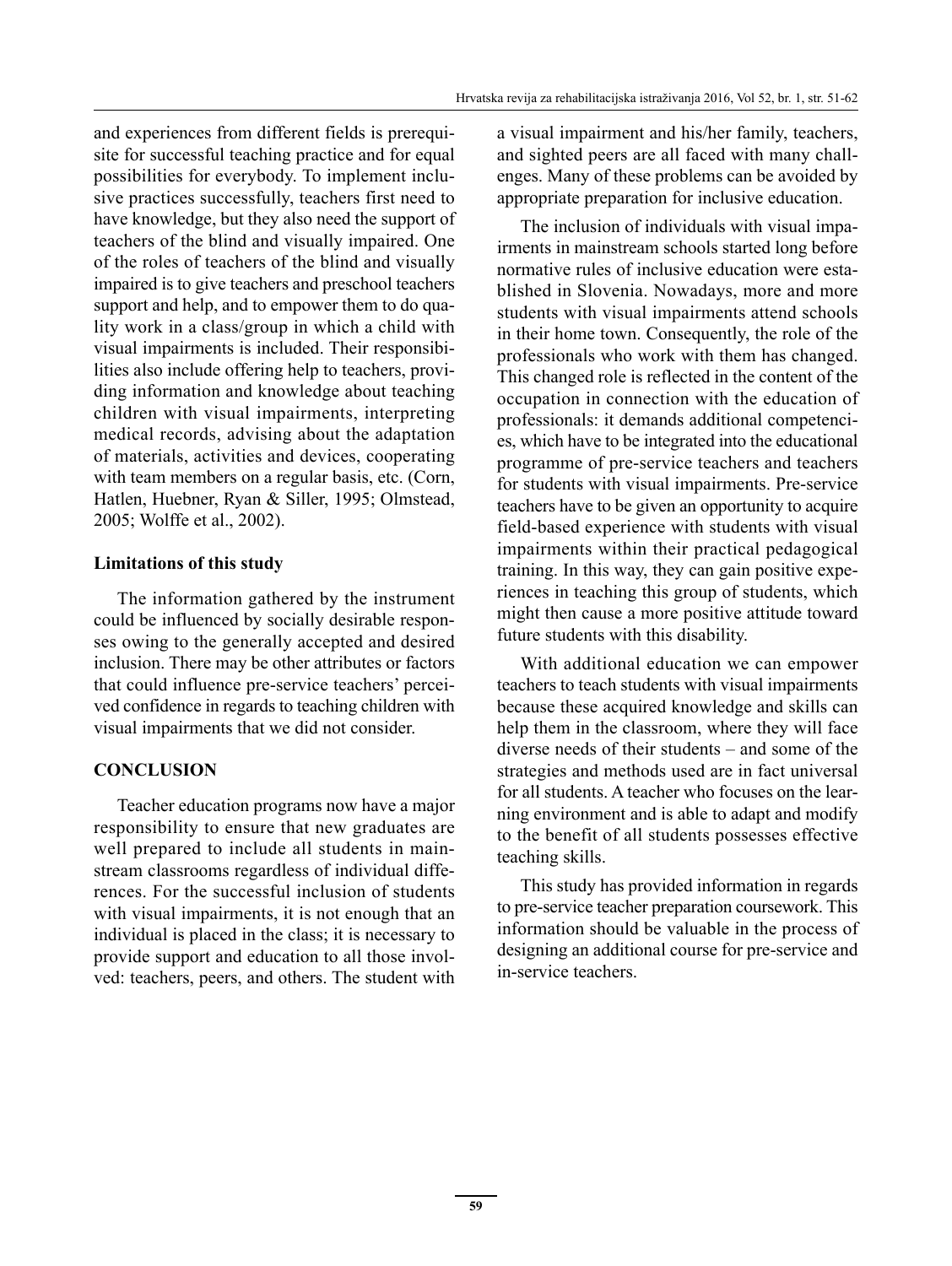#### **REFERENCES**

- Ajuwon, P. M., Lechtenberger, D., Griffin-Shirley, N., Sokolosky, S., Zhou, L., & Mullins, F. E. (2012). General Education Pre-Service Teachers Perceptions of Including Students with Disabilities in Their Classrooms. International Journal of Special Education, 27(3), 100-107.
- Ajuwon, P. M., Sarraj, H., Griffin-Shirley, N., Lechtenberger, D., & Zhou, L. (2015). Including Students Who Are Visually Impaired in the Classroom: Attitudes of Preservice Teachers. Journal of Visual Impairment & Blindness (Online), 109(2), 131-140.
- Avramidis, E., Bayliss, P., & Burden, R. (2000). Student teachers' attitudes towards the inclusion of children with special educational needs in the ordinary school. Teaching and Teacher Education, 16(3), 277-293.
- Avramidis, E., & Kalyva, E. (2007). The influence of teaching experience and professional development on Greek teachers' attitudes towards inclusion. European Journal of Special Needs Education, 22(4), 367-389.
- Appl, D., & Spenciner, L. (2008). What Do Pre-Service Teachers See as Their Roles in Promoting Positive Social Environments? I See Myself as a Facilitator of Acceptance. Early Childhood Education Journal, 35(5), 445-450.
- Bishop, V. E. (2004). Teaching Visually Impaired Children. Charles C Thomas Publisher.
- Brown, C., Packer, T., & Passmore, A. (2013). Adequacy of the Regular Early Education Classroom Environment for Students with Visual Impairment. Journal of Special Education, 2013, 46(4), 223-232.
- Bruns, D. A., & Mogharreban, C. C. (2007). The gap between beliefs and practices: Early childhood practitioners' perceptions about inclusion. Journal of Research in Childhood Education, 21(3), 229-241.
- Corn, A. L., Hatlen, P., Huebner, K. M., Ryan, F. & Siller, M. A. (1995). The national agenda for the education and children and youths with visual impairments, including those with multiple disabilities. NY: American Foundation for the Blind.
- Davis, P. (2013). Including children with visual impairment in mainstream schools: A practical guide. Routledge.
- De Boer, A., Pijl, S. J., & Minnaert, A. (2011). Regular primary schoolteachers' attitudes towards inclusive education: A review of the literature. International Journal of Inclusive Education, 15(3), 331-353.
- De Boer, A.A. (2012). Inclusion: a question of attitudes? A study on those directly involved in the primary education of students with special educational needs and their social participation. [Internet]. [cited 2015 Feb 14]. Available from: https://www.rug.nl/research/portal/files/14120991/proefschrift.pdf
- Field, A. P. (2009). Discovering statistics using SPSS: and sex and drugs and rock 'n' roll (third edition). London: Sage publications.
- Forlin, C., & Chambers, D. (2011). Teacher preparation for inclusive education: Increasing knowledge but raising concerns. Asia-Pacific Journal of Teacher Education, 39(1), 17-32.
- Forlin, C., Loreman, T., Sharma, U., & Earle, C. (2009). Demographic differences in changing pre-service teachers' attitudes, sentiments and concerns about inclusive education. International Journal of Inclusive Education, 13(2), 195-209.
- Friend, M., & Bursuck, W. D. (2002). Including Students with Special Needs: A Practical Guide for Classroom Teachers. Allyn & Bacon.
- Griffin-Shirley, N., Koenig, A. K., Layton, C. A., & Davidson, R. C. (2004). A survey of teachers of students with visual impairments: Responsibilities, satisfactions, and needs. RE: view, 36(1), 7.
- Hafnar, M. (2006). Sistemska ureditev v Sloveniji. In D. Kobal Grum in B. Kobal (Ed.) Zagotavljanje enakih možnosti za vzgojo in izobraževanje slepih in slabovidnih otrok v Sloveniji. Ljubljana: Društvo za enake možnosti slepih.
- Hatlen, P. (1996). The Core Curriculum for Blind and Visually Impaired Students, Including Those with Additional Disabilities. RE: view, 28(1), 25-32.
- Jordan, A., Schwartz, E., & McGhie-Richmond, D. (2009). Preparing teachers for inclusive classrooms. Teaching and Teacher Education, 25(4), 535-542.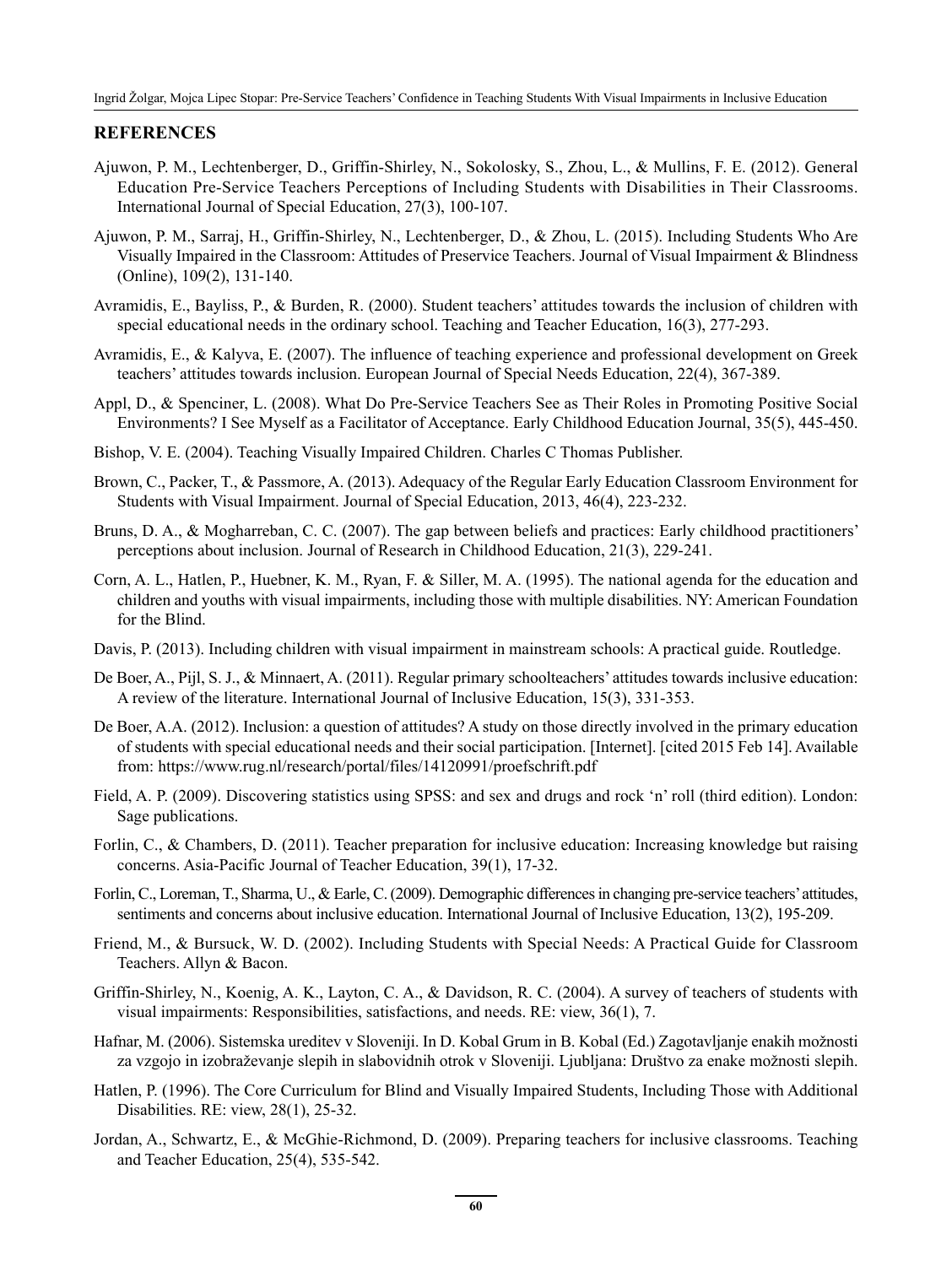- Kef, S. (2002). Psychosocial adjustment and the meaning of social support for visually impaired adolescents. Journal of Visual Impairment & Blindness (JVIB), 96(01).
- Koutrouba, K., Vamvakari, M., & Steliou, M. (2006). Factors correlated with teachers' attitudes towards the inclusion of students with special educational needs in Cyprus. European Journal of Special Needs Education, 21(4), 381-394.
- Lieberman, L. J., Houston-Wilson, C., & Kozub, F. M. (2002). Perceived barriers to including students with visual impairments in general physical education. Adapted Physical Activity Quarterly.
- Loreman, T., Earle, C., Sharma, U., & Forlin, C. (2007). The Development of an Instrument for Measuring Pre-Service Teachers' Sentiments, Attitudes, and Concerns about Inclusive Education. International Journal of Special Education, 22(1), 150-159.
- Martinez, R. (2003). Impact of a graduate class on attitudes toward inclusion, perceived teaching efficacy and knowledge about adapting instruction for children with disabilities in inclusive settings. Teacher Development, 8(3), 473-494.
- Novljan, E., Jelenc, D., Kastelic, L., Kogovšek, D., Lipec-Stopar, M., Pulec lah, S., Vrhovski Mohorič, M., Žolgar, I. (2005). Uvajanje pogojev za inkluzivno šolanje otrok s posebnimi vzgojno izobraževalnimi potrebami - analiza stanja in predlogi. Ciljni raziskovalni program "Konkurenčnost Slovenije 2001 - 2006. Ljubljana, Pedagoška fakulteta.
- Olmstead, J. E. (2005). Itinerant Teaching. Tricks of the Trade for Teachers of Students with Visual Impairments, second edition. New York: AFB Press.
- Pearson, S. (2009). Using activity theory to understand prospective teachers' attitudes to and construction of special educational needs and/or disabilities. Teaching and Teacher Education, 25(4), 559-568.
- Pogrund, R. L., & Fazzi, D. L. (2002). Early focus: Working with young blind and visually impaired children and their families. American Foundation for the Blind.
- Praisner, C. L. (2003). Attitudes of elementary school principals toward the inclusion of students with disabilities. Exceptional children, 69(2), 135-145.
- Sharma, U., Forlin, C., Loreman, T., & Earle, C. (2006). Pre-service teachers' attitudes, concerns and sentiments about inclusive education: An international comparison of the novice pre-service teacher. International Journal of Special Education, 21(2), 80-93.
- Stanovich, P. J., & Jordan, A. (2002). Preparing general educators to teach in inclusive classrooms: Some food for thought. The teacher educator, 37(3), 173-185.
- Subban, P., & Sharma, U. (2005). Understanding educator attitudes toward the implementation of inclusive education. Disability Studies Quarterly, 25(2).
- Symeonidou, S., & Phtiaka, H. (2009). Using teachers' prior knowledge, attitudes and beliefs to develop in-service teacher education courses for inclusion. Teaching and Teacher Education, 25(4), 543-550.
- Sze, S. (2009). A literature review: Pre-service teachers' attitudes toward students with disabilities. Education, 130(1), 53-56.
- Wall, R. (2002). Teachers' exposure to people with visual impairments and the effect on attitudes toward inclusion. RE: view, 34(3), 111.
- Wolfee, K. E., Sacks, S. Z., Corn, A. L., Erin, J. N., Huebner, K. M, Lewis, S. (2002). Teachers of Students with visual Impairments: What are they teaching? Journal of Visual Impairment & Blindness, 96(5), 293-304.
- Žolgar Jerković, I. (2006). Inkluzija na področju slepote in slabovidnosti. V D. Kobal Grum in B. Kobal (Ed.), Zagotavljanje enakih možnosti za vzgojo in izobraževanje slepih in slabovidnih otrok v Sloveniji. Ljubljana: Društvo za enake možnosti slepih.
- Žolgar Jerković, I, Kermauner, A. (2006). Poznavanje slepih in slabovidnih pot do ustrezne obravnave. Sodobna pedagogika, 57, 376-393.